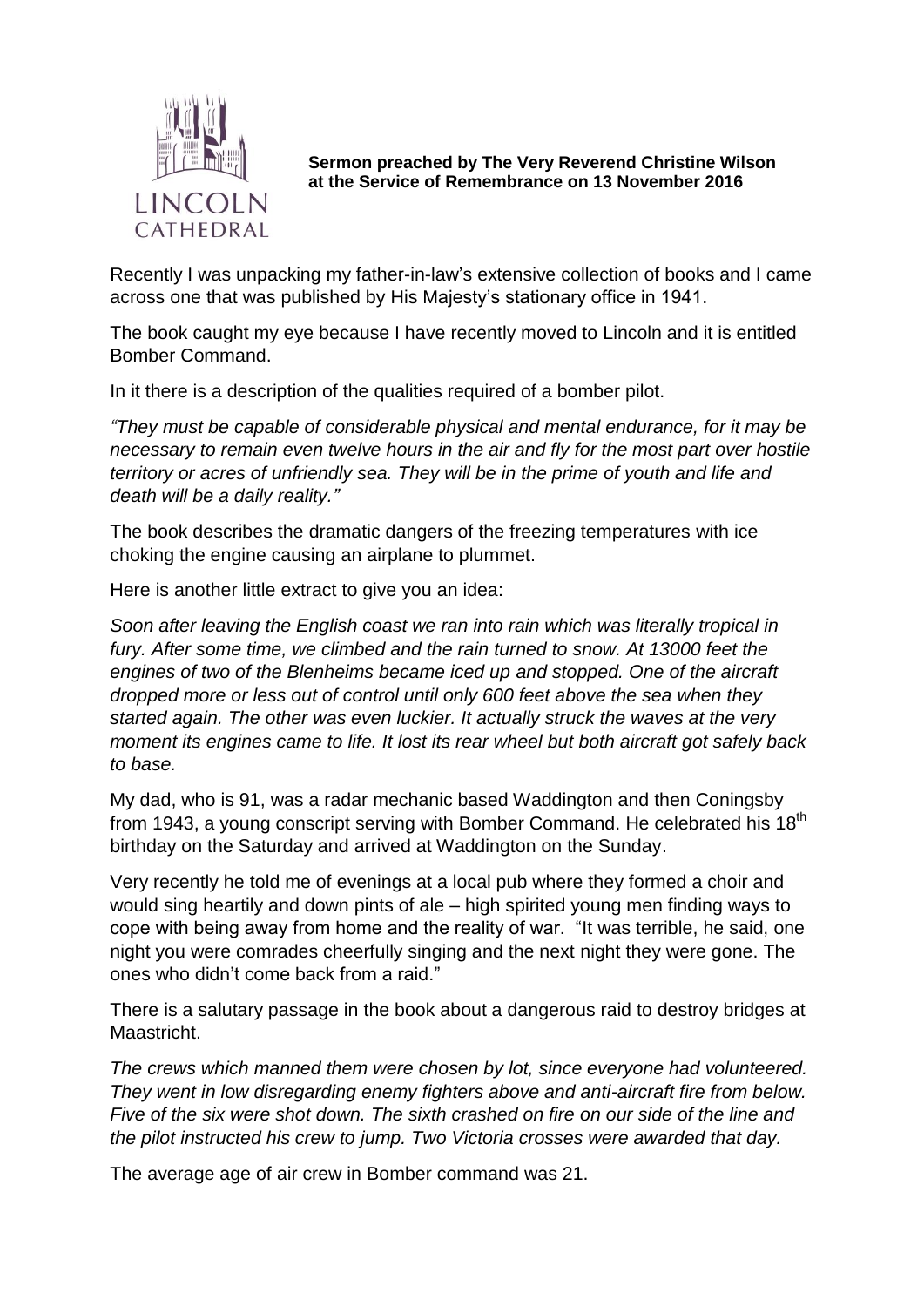Losses were high, men grew up fast and died young.

We remember today across the whole of the Armed Forces, servicemen and women who fought and fell in order to secure a future of peace and freedom for us.

It is in that context that we explore the two Bible readings we have this morning.

The Micah reading was written at a time of great turmoil in the history of God's people. The world was fragile, full of uncertainty and terror.

Some things never change!

A prophetic voice speaks into the situation giving a vision of God's everlasting promise to be amongst us, to be committed to us and to deliver us into a world of peace and security where the powerless and the vulnerable are given hope. Where good triumphs over evil.

We are given a picture of a world where the weapons of war and destruction are set aside, no longer needed, swords and spears are turned into farming tools. Fear is taken away and all is peace and bliss.

Given our long and almost perpetual state of war somewhere in the world this can sound like a fantasy, a utopian dream, the stuff of fairy tales, rather than any sort of soon to be realised event.

The reading from the Sermon on the Mount, where Jesus speaks of how such a world might come into being, seems even more impossible to achieve.

Faced with evil or threat and uncertainty, how do you love your enemies and pray for those who persecute you?

Jesus gives us a radical and costly command. The command to love.

To love not just those who are easy to love but to love our enemies. Elsewhere in his teachings he speaks of the rule of love as the greatest commandment and he says "greater love has no one than this: to lay down one's life for one's friends."

He puts words into practice in his own out pouring of love in the self-sacrifice of his death on the Cross.

I want you to imagine a vast roll of canvas stretching for miles. It has the potential to be a masterpiece of extraordinary beauty and wonder. Much of the painting is red and black, the colours of suffering and darkness. But it also the colour of love and of that which is too mysterious and too unknowable for us to comprehend.

On the canvas there are splashes of gold and white, glimpses of the heroic steps of humankind in pursuit of that vision of a world of harmony and love.

The gold and white of the saints and heroes, of acts of mercy, justice and peace.

It is an unfolding story of deeds of resistance against the power of evil. Extraordinary moments of forgiveness and love against the odds.